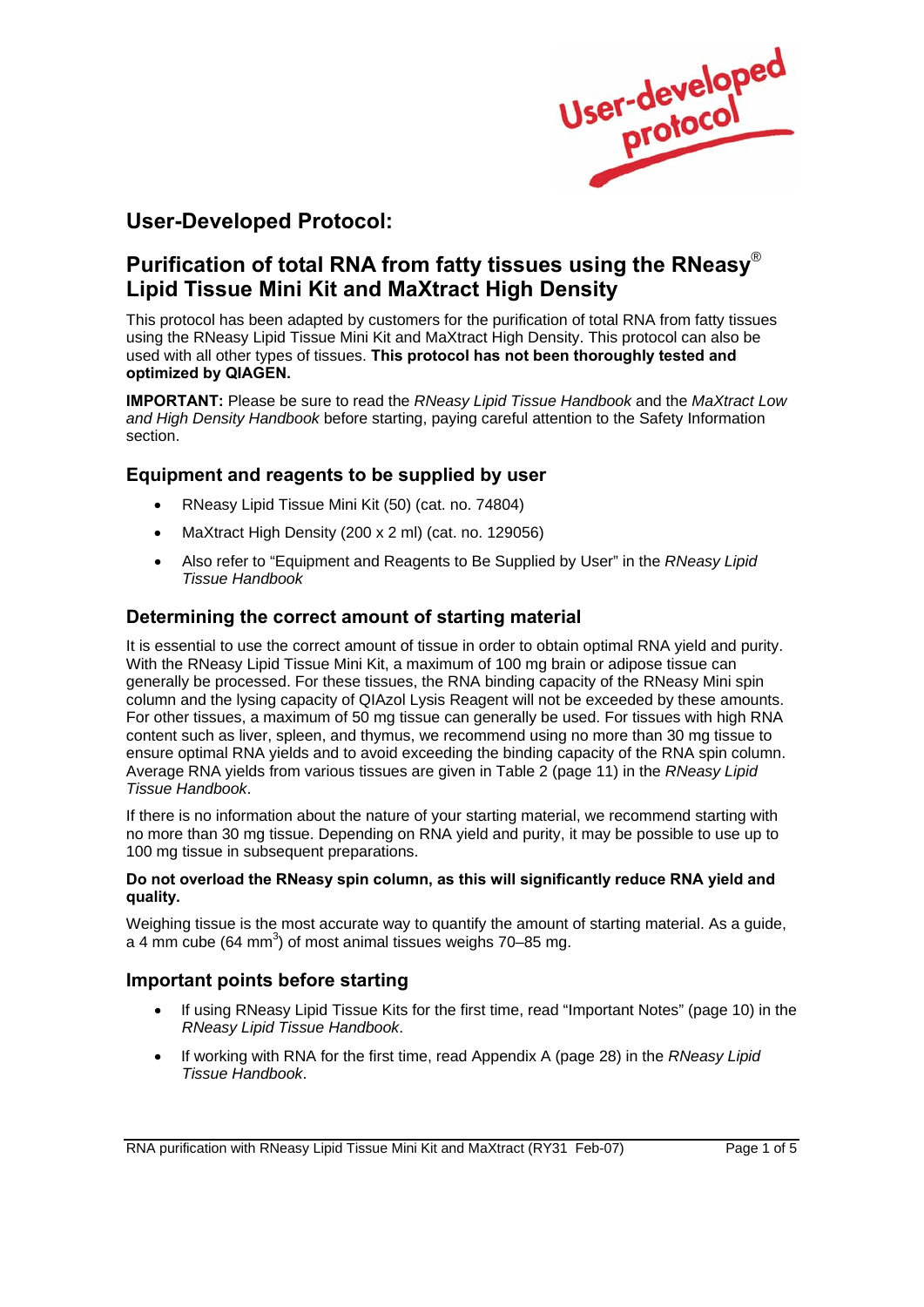

- If using the TissueRuptor, ensure that you are familiar with operating it by referring to the *TissueRuptor User Manual* and *TissueRuptor Handbook*.
- If using the TissueLyser, ensure that you are familiar with operating it by referring to the operating instructions and *TissueLyser Handbook*.
- To freeze tissue for long-term storage (several months), flash-freeze in liquid nitrogen, and immediately transfer to –70ºC. Do not allow tissues to thaw during weighing or handling prior to disruption in QIAzol Lysis Reagent. Homogenized tissue lysates from step 3 can also be stored at –70ºC for several months. Incubate frozen lysates at 37ºC in a water bath until completely thawed and salts are dissolved before continuing with step 4. Avoid prolonged incubation, which may compromise RNA integrity.
- Generally, DNase digestion is not required since integrated QIAzol and RNeasy technologies efficiently remove most of the DNA without DNase treatment. However, further DNA removal may be necessary for certain RNA applications that are sensitive to very small amounts of DNA (e.g., TaqMan<sup>®</sup> or LightCycler<sup>®'</sup>RT-PCR analysis with a lowabundance target). In these cases, residual DNA can be removed by optional on-column DNase-digestion using the RNase-Free DNase Set (see Appendix C, page 32, in the *RNeasy Lipid Tissue Handbook*). Alternatively, for real-time, two-step RT-PCR applications, the QuantiTect® Reverse Transcription Kit provides cDNA synthesis with integrated removal of genomic DNA contamination.
- QIAzol Lysis Reagent and Buffer RW1 contain a guanidine salt and are therefore not compatible with disinfecting reagents containing bleach. See page 6 in the *RNeasy Lipid Tissue Handbook* for safety information.
- Except for phase separation (step 8), all protocol and centrifugation steps should be performed at room temperature (15–25ºC). During the procedure, work quickly.

## **Things to do before starting**

- Buffer RPE is supplied as a concentrate. Before using for the first time, add 4 volumes of ethanol (96–100%) as indicated on the bottle to obtain a working solution.
- If performing optional on-column DNase digestion, prepare DNase I stock solution as described in Appendix C (page 32) in the *RNeasy Lipid Tissue Handbook*.

## **Procedure**

- **1. If using the TissueLyser, add one stainless steel bead (5 mm mean diameter) per 2 ml microcentrifuge tube (not supplied). If working with tissues that are not stabilized in RNA***later***® RNA Stabilization Reagent, place the tubes on dry ice.**
- **2. Excise the tissue sample from the animal or remove it from storage. Determine the amount of tissue. Do not use more than 100 mg. Proceed immediately to step 3.**

Weighing tissue is the most accurate way to determine the amount.

 If the tissue sample was stored in RNA*later* RNA Stabilization Reagent, remove it from the reagent using forceps and be sure to remove any crystals that may have formed.

 RNA in harvested tissues is not protected until the tissues are treated with RNA*later* RNA Stabilization Reagent, flash-frozen, or disrupted and homogenized in step 3. Frozen tissues should not be allowed to thaw during handling. The relevant procedures should be carried out as quickly as possible.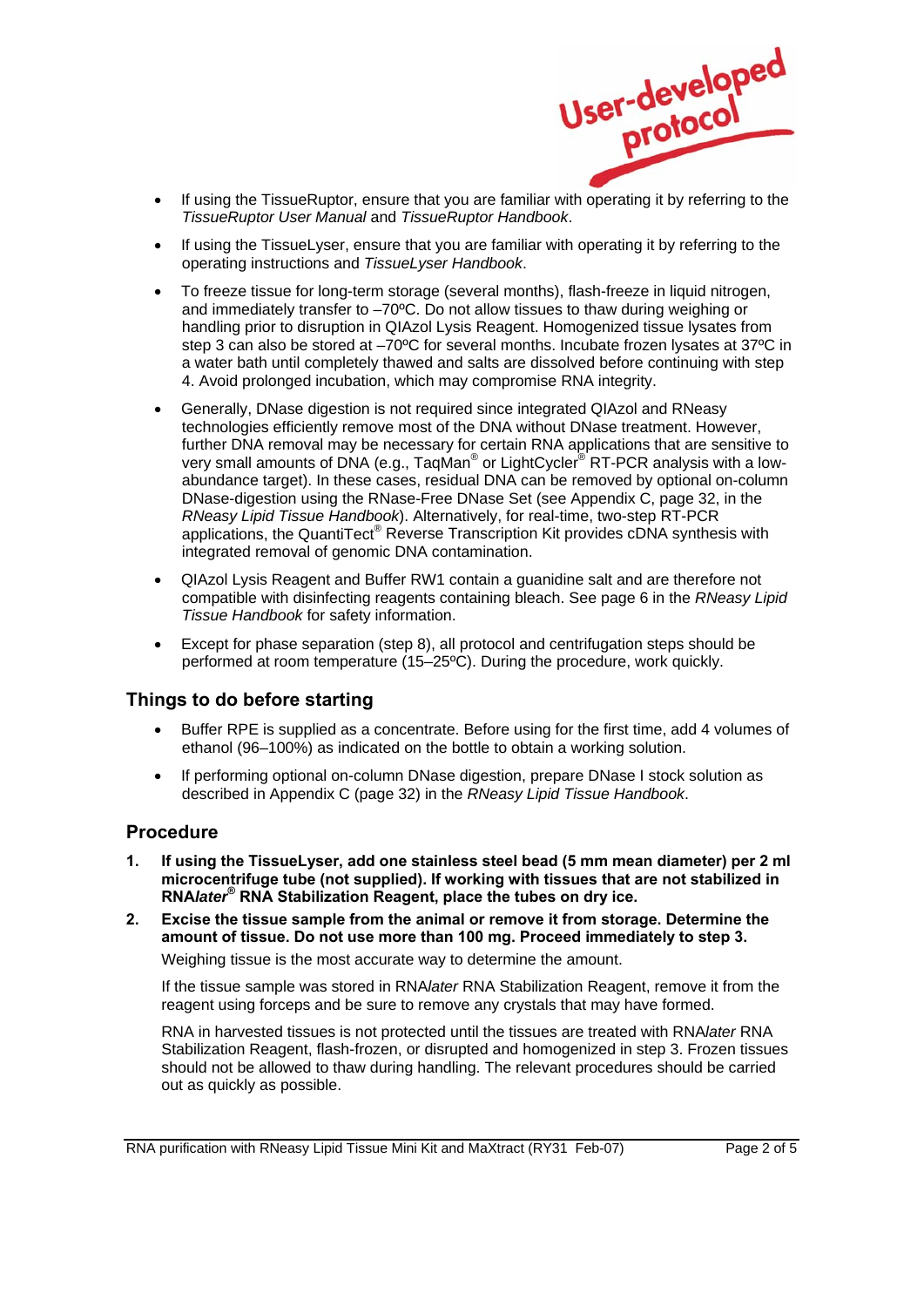

 $3.$ **3. Disrupt the tissue and homogenize the lysate using either the TissueRupter (follow step 3a) or TissueLyser (follow step 3b).** 

 See "Disrupting and homogenizing starting material", page 12, in the *RNeasy Lipid Tissue Handbook* for more details on disruption and homogenization.

**Note**: Incomplete homogenization leads to significantly reduced RNA yields and can cause clogging of the RNeasy spin column. Homogenization with the TissueRupter or TissueLyser generally results in higher RNA yields than with other methods.

#### **3a. Disruption and homogenization using the TissueRuptor:**

• **Place the tissue in a suitably sized vessel containing 1 ml QIAzol Lysis Reagent.**

**Note**: Use a suitably sized vessel with sufficient extra headspace to accommodate foaming, which may occur during homogenization.

Generally, round-bottomed tubes allow more efficient disruption and homogenization than conical-bottomed tubes.

• **Place the tip of the disposable probe into the vessel and operate the TissueRuptor at full speed until the lysate is uniformly homogeneous (usually 20–40 s). Proceed to step 4.**

**Note**: To avoid damage to the TissueRuptor and disposable probe during operation, make sure the tip of the probe remains submerged in the buffer.

Foaming may occur during homogenization, especially of brain tissue. If this occurs, let the homogenate stand at room temperature for 2–3 min until the foam subsides before continuing with the procedure.

#### **3b. Disruption and homogenization using the TissueLyser:**

- **Place the tissues in the tubes prepared in step 1.**
- **If the tubes were stored on dry ice, place them at room temperature. Then immediately add 1 ml QIAzol Lysis Reagent per tube.**
- **Place the tubes in the TissueLyser Adapter Set 2 x 24.**
- **Operate the TissueLyser for 2 min at 20 Hz.**

The time depends on the tissue being processed and can be extended until the tissue is completely homogenized.

• **Rearrange the collection tubes so that the outermost tubes are innermost and the innermost tubes are outermost. Operate the TissueLyser for another 2 min at 20 Hz.**

Rearranging the tubes allows even homogenization.

• **Carefully pipet the lysates into new microcentrifuge tubes (not supplied). Proceed to step 4.**

Do not reuse the stainless steel beads.

### **4. Place the tube containing the homogenate on the benchtop at room temperature (15–25ºC) for 5 min.**

This step promotes dissociation of nucleoprotein complexes.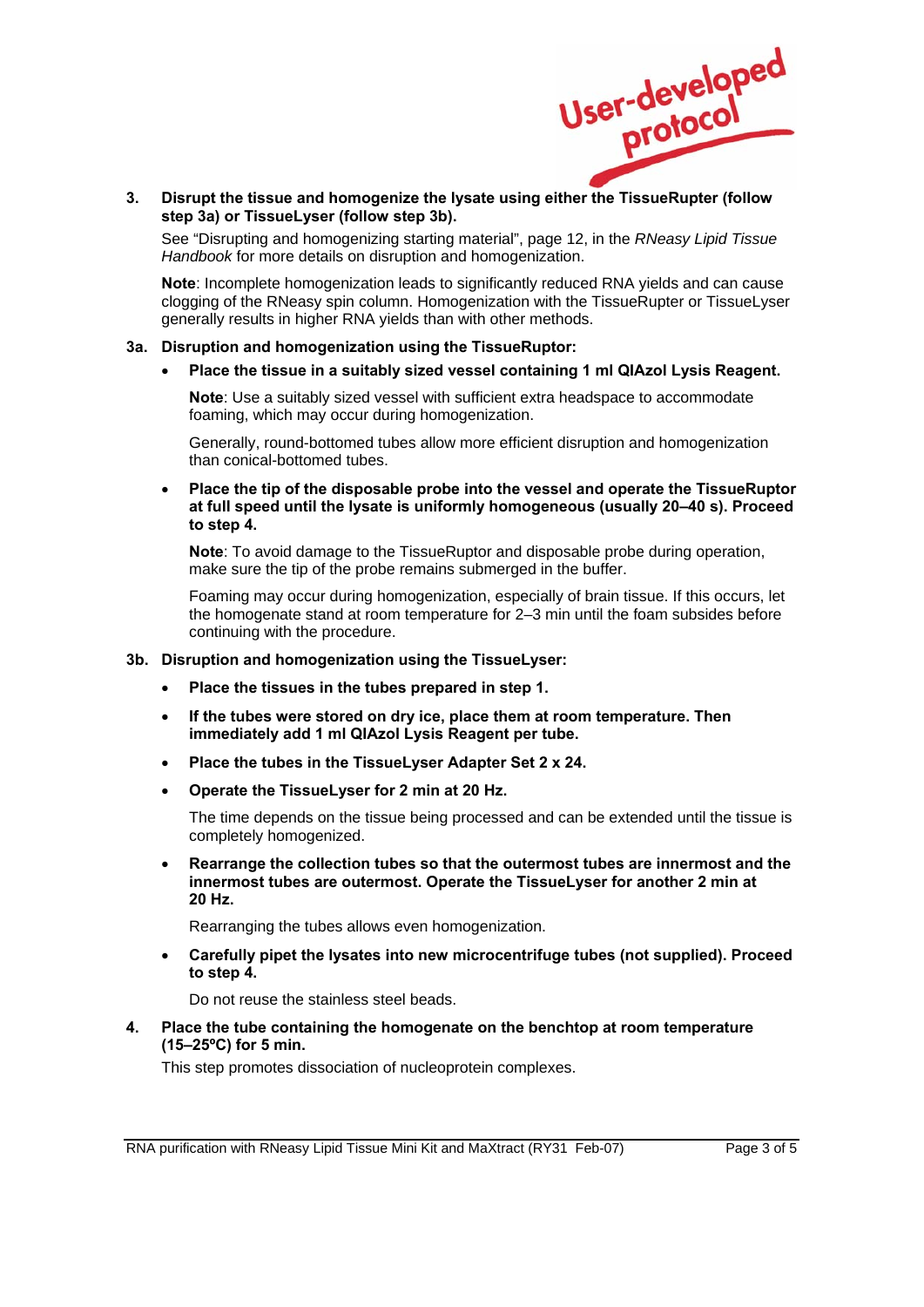

5. **5. Centrifuge a 2 ml tube of MaXtract High Density at 12,000–16,000 x** *g* **for 20–30 s. Transfer the homogenate to the MaXtract tube.** 

**Note**: If the homogenate was derived from RNA*later* stabilized tissue, add 50–100 µl RNasefree water to the MaXtract tube as well.

**6. Add 200 µl chloroform to the MaXtract tube. Securely cap the tube, and shake it vigorously for 15 s. Do not vortex.** 

Thorough mixing is important for subsequent phase separation.

- **7. Place the MaXtract tube on the benchtop at room temperature for 2–3 min.**
- **8. Centrifuge at 12,000 x** *g* **for 15 min at 4ºC. After centrifugation, heat the centrifuge to room temperature (15–25ºC) if the same centrifuge will be used in the later steps of this procedure.**

 After centrifugation, the sample separates into 3 phases: an upper, colorless, aqueous phase containing RNA; a white interphase (MaXtract High Density gel); and a lower, red, organic phase. For tissues with an especially high fat content, an additional, clear phase may be visible below the red, organic phase. The volume of the aqueous phase should be approximately 600 µl.

**9. Transfer the upper, aqueous phase to a new tube (not supplied). Add 1 volume (usually 600 µl) of 70% ethanol, and mix thoroughly by vortexing. Do not centrifuge. Proceed immediately to step 10.** 

**Note**: The volume of lysate may be less than 600 µl due to loss during homogenization and centrifugation.

 Precipitates may be visible after addition of ethanol. Resuspend precipitates completely by vigorous shaking, and proceed immediately to step 10.

- **10. Transfer up to 700 µl of the sample to an RNeasy Mini spin column placed in a 2 ml collection tube (supplied). Close the lid gently, and centrifuge for 15 s at ≥8000 x** *g* **(≥10,000 rpm) at room temperature (15–25ºC). Discard the flow-through.[\\*](#page-3-0)** Reuse the collection tube in step 11.
- **11. Repeat step 10 using the remainder of the sample. Discard the flow-through.\***

Reuse the collection tube in step 12.

**Optional**: If performing optional on-column DNase digestion (see "Important points before starting"), follow steps C1–C4 (page 32) in the *RNeasy Lipid Tissue Handbook* after performing this step.

**12. Add 700 µl Buffer RW1 to the RNeasy spin column. Close the lid gently, and centrifuge for 15 s at ≥8000 x** *g* **(≥10,000 rpm) to wash the membrane. Discard the flow-through.\*** 

Reuse the collection tube in step 13.

 After centrifugation, carefully remove the RNeasy spin column from the collection tube so that the column does not contact the flow-through. Be sure to empty the collection tube completely.\*

**Note**: Skip this step if performing optional on-column DNase digestion.

RNA purification with RNeasy Lipid Tissue Mini Kit and MaXtract (RY31 Feb-07) Page 4 of 5

<span id="page-3-0"></span><sup>\*</sup> Flow-through contains QIAzol Lysis Reagent or Buffer RW1 and is therefore not compatible with bleach. See page 6 in the *RNeasy Lipid Tissue Handbook* for safety information.